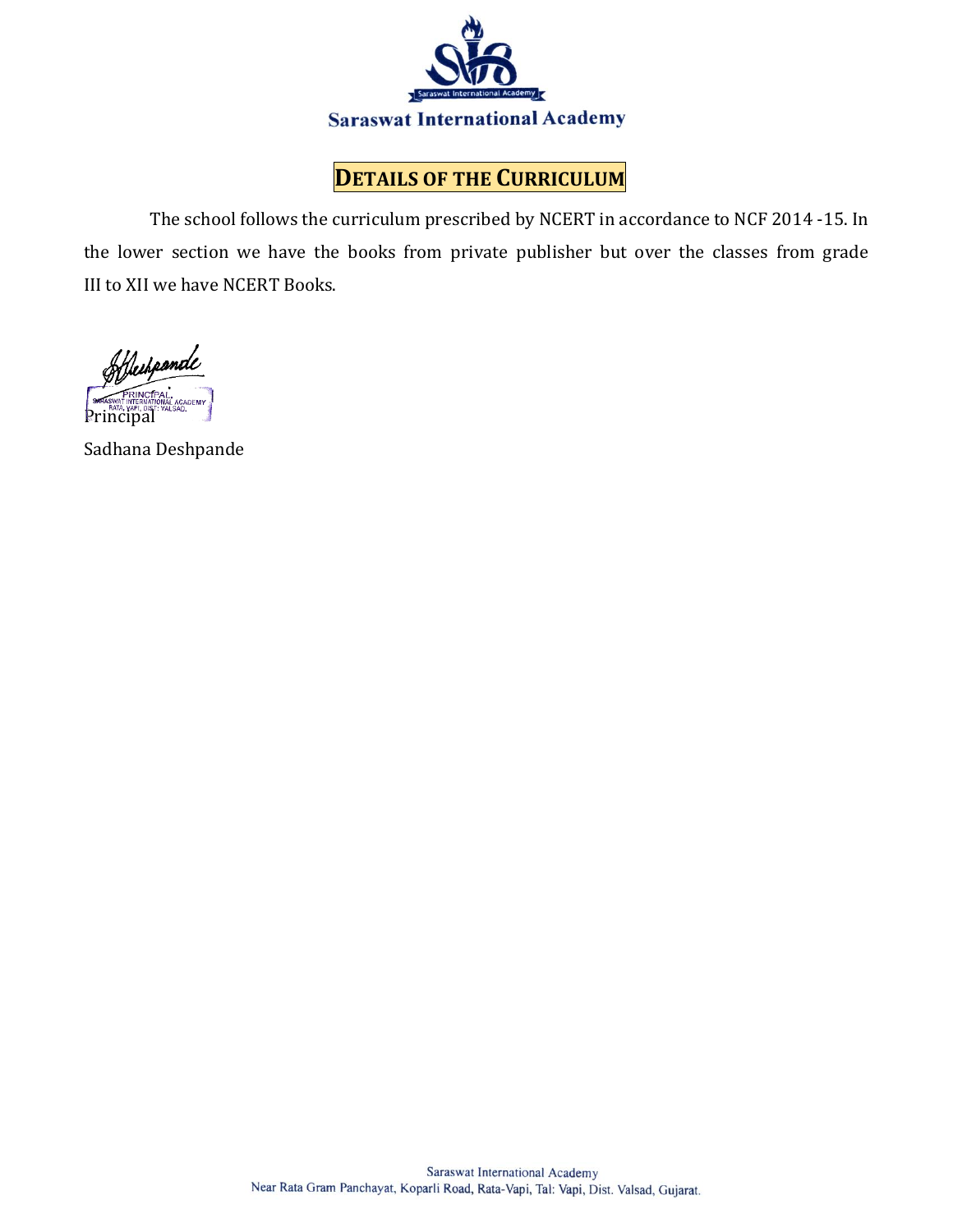

# **LIST OF THE MEMBERS OF THE SCHOOL MANAGING COMMITTEE WITH DETAIL IN TERMS OF INCLUSION OF TEACHER AND PARENTS**

| SR.              | <b>NAME</b>               | <b>DESIGNATION</b>                                | <b>OCCUPATION</b> | <b>ADDRESS</b>   |
|------------------|---------------------------|---------------------------------------------------|-------------------|------------------|
| <b>No</b>        |                           |                                                   |                   |                  |
| $\mathbf{1}$     | Mr. Apury K. Pathak       | President                                         | Educationist      | Vapi             |
| $\overline{2}$   | Mr. Amit P. Trivedi       | Secretary                                         | Educationist      | Vapi             |
| 3                | Mrs. Sadhana<br>Deshpande | Head of the School                                | Principal         | Vapi             |
| $\boldsymbol{4}$ | Mrs. Unnati Bhatt         | <b>Parent Member</b>                              | <b>Business</b>   | Bagwada          |
| 5                | Mr. Sanjay Dodhiya        | <b>Parent Member</b>                              | <b>Business</b>   | Vapi             |
| 6                | Mrs. Saiyeda Khan         | <b>Teacher Member</b>                             | Teacher           | Vapi             |
| $\overline{7}$   | Mrs. Rita Patel           | <b>Teacher Member</b>                             | Teacher           | Koparli,<br>Vapi |
| 8                | Mrs. Shikha Rajput        | Principal Member<br>(Vedaant Multipurpose School) | Principal         | Surat            |
| 9                | Mrs. Shabana Chaus        | Principal Member<br>(P V Lakhani School)          | Principal         | Gandevi          |
| 10               | Mr. Piyush Patel          | Member                                            | Educationist      | Valsad           |
| 11               | Mrs. Hirangi Gandhi       | Member                                            | Teacher           | Valsad           |
| 12               | Mr. Hardik Patel          | Member                                            | Teacher           | Valsad           |
| 13               | Mr. Naresh Rathod         | Member                                            | Teacher           | Vapi             |
| 14               | Mr. Hardik Sheta          | Member                                            | Teacher           | Vapi             |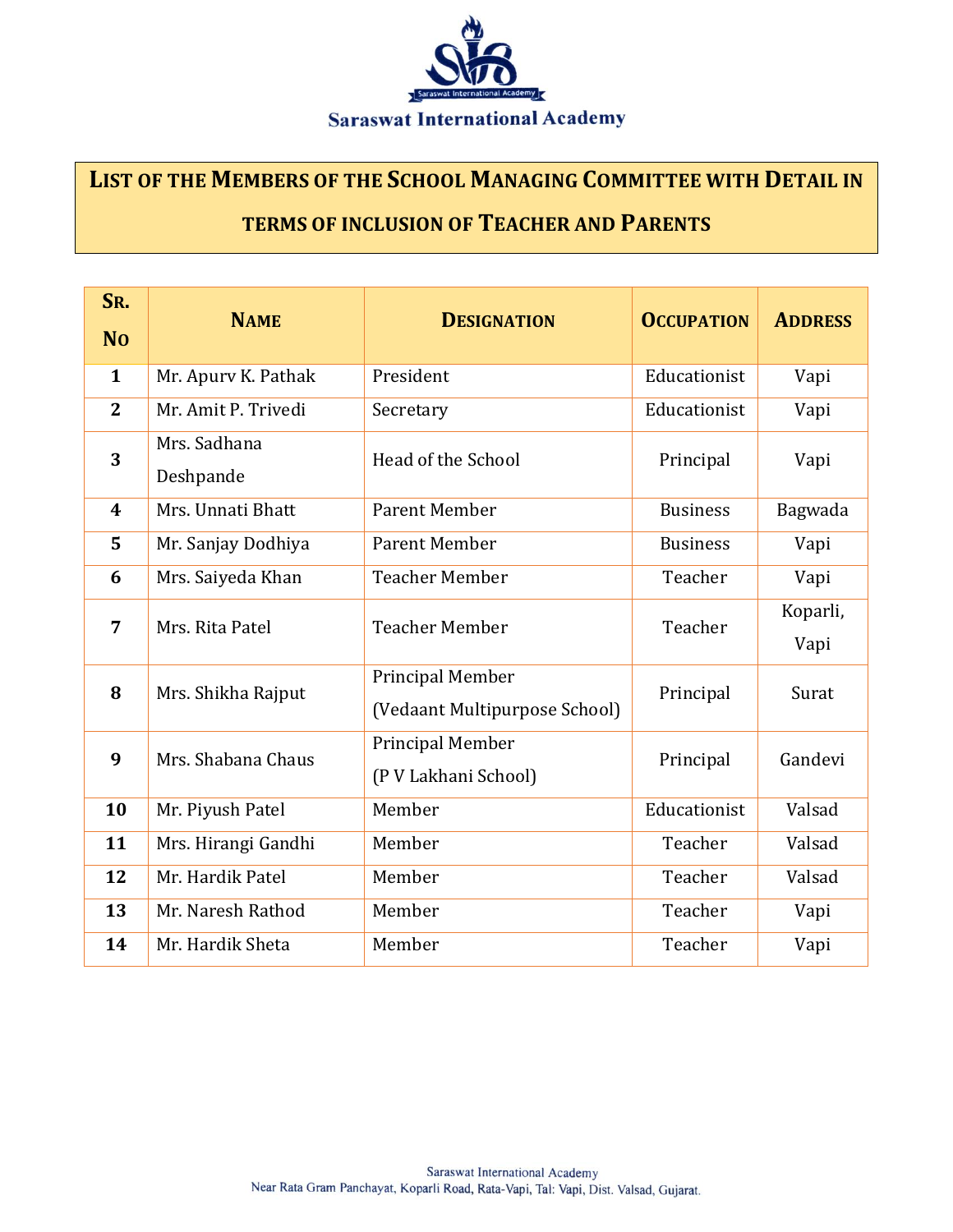

# **LEAVING CERTIFICATE**

| <b>U DISE No.: 24250603405</b>                                                                       |                          | 107/1, Vidhya Plot, Near Rata Gram Panchayat, Koparli Road, Rata, Vapi - 396 191.<br>600<br>No. :_______ |
|------------------------------------------------------------------------------------------------------|--------------------------|----------------------------------------------------------------------------------------------------------|
| PRIMARY SECTION                                                                                      | G.R. No.: ______________ | Medium : English                                                                                         |
|                                                                                                      |                          |                                                                                                          |
|                                                                                                      |                          |                                                                                                          |
|                                                                                                      |                          |                                                                                                          |
| (02) Father's Name                                                                                   |                          |                                                                                                          |
| (03) Mother's Name                                                                                   |                          | 2008 Department of the company of the state of                                                           |
| (04) Religion and Caste                                                                              |                          |                                                                                                          |
| (05) Place of Birth (With Taluka/District)                                                           |                          |                                                                                                          |
|                                                                                                      |                          |                                                                                                          |
| (06) Date of Birth                                                                                   |                          | المحمد المحمد المحمد المحمد المحمد المحمد المحمد المحمد المحمد المحمد المحمد المحمد المحمد المحمد ال     |
| (In figures and words as per                                                                         |                          |                                                                                                          |
| Christian Calendar)                                                                                  |                          |                                                                                                          |
|                                                                                                      |                          |                                                                                                          |
| (07) Last School Attended                                                                            |                          |                                                                                                          |
| (08) Date of Admission (With Class)                                                                  |                          |                                                                                                          |
| (09) Date of Leaving School                                                                          |                          | the control of the state of the Maria                                                                    |
| (10) In which Standard he/she                                                                        |                          | the company of the company of the company of                                                             |
| Studying & Since when ?                                                                              |                          |                                                                                                          |
| (11) Reason for Leaving School                                                                       |                          |                                                                                                          |
|                                                                                                      |                          |                                                                                                          |
| (12) Nationality                                                                                     |                          |                                                                                                          |
| (13) Progress                                                                                        |                          |                                                                                                          |
| (14) Conduct                                                                                         |                          |                                                                                                          |
| (15) Remark                                                                                          |                          |                                                                                                          |
| (16) UID No.                                                                                         |                          |                                                                                                          |
| Date:                                                                                                |                          |                                                                                                          |
| I certify that the above information is verified by me with school register and found to be correct. |                          |                                                                                                          |
| Clerk                                                                                                | <b>Class Teacher</b>     |                                                                                                          |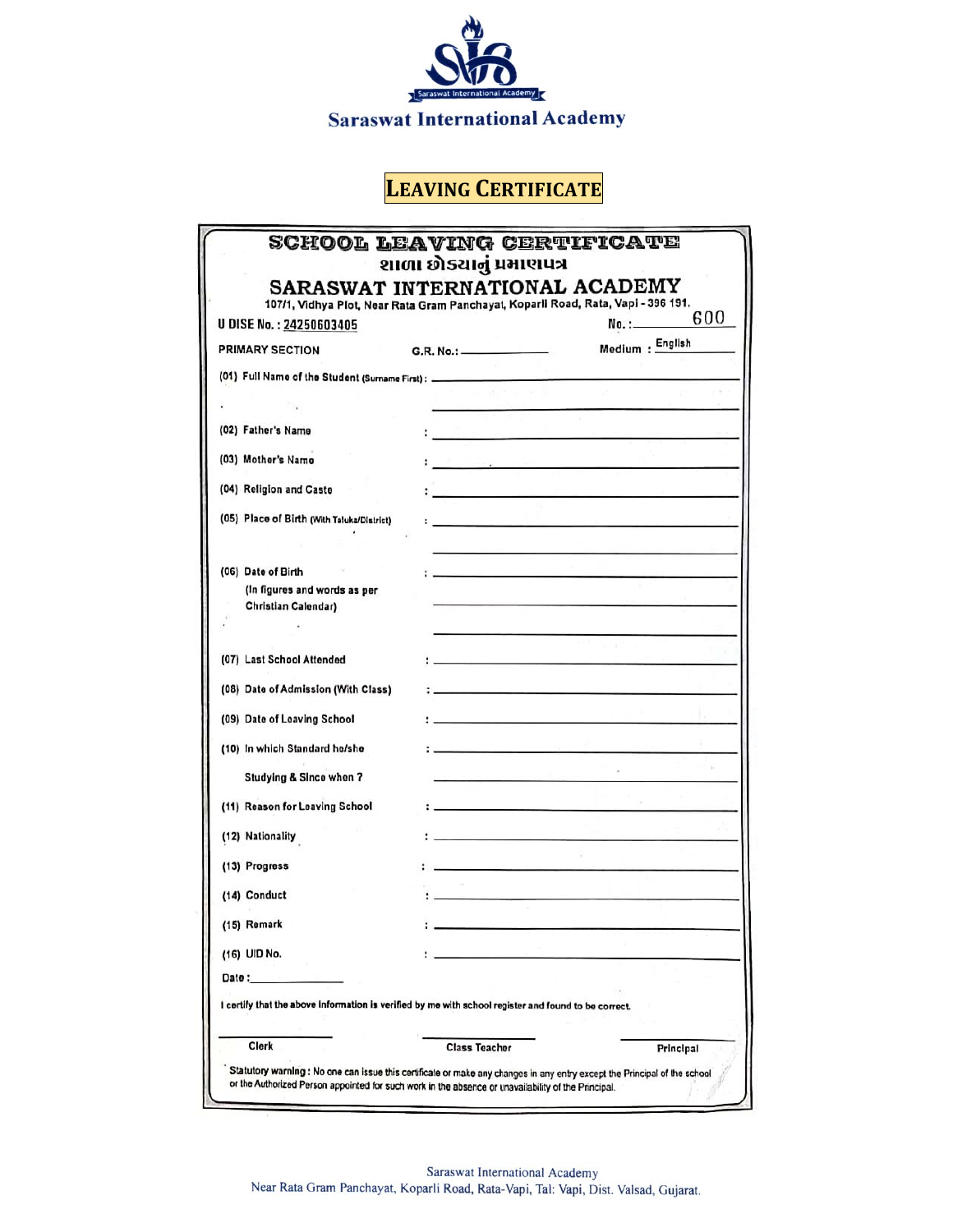

#### **NORMS FOLLOWED FOR FEES FIXATION**

#### **THE SCHOOL FOLLOWS THE FOLLOWING NORMS WHILE FIXING THE FEES**

| <b>PROCESS</b>                                | <b>TIME</b>           | <b>INVOLVED STAKE</b><br><b>HOLDERS</b>     | <b>REMARKS</b>                                                                                          |  |
|-----------------------------------------------|-----------------------|---------------------------------------------|---------------------------------------------------------------------------------------------------------|--|
| <b>Meeting of SMC</b>                         | December              | SMC, Trust Body                             | Meeting held in the last week of<br>December to decide the fees of the<br>school.                       |  |
| Deciding the<br><b>Fees</b>                   | December              | SMC, Trust Body                             | The fees are decided and it has been<br>never more than 10 Percent of the<br>previous Fees.             |  |
| <b>Sending to Local</b><br><b>Authorities</b> | January first<br>week | Fee Regulatory<br>Committee, Surat<br>Zone. | To get approval from local authorities                                                                  |  |
| <b>Informing</b><br><b>Parents</b>            | January last<br>week  | Parents                                     | Fees is informed to the parents via<br>POP or PTM and Notice Boards, School<br>Application and Website. |  |

Heihpande **Principal** ACADEMY

Sadhana Deshpande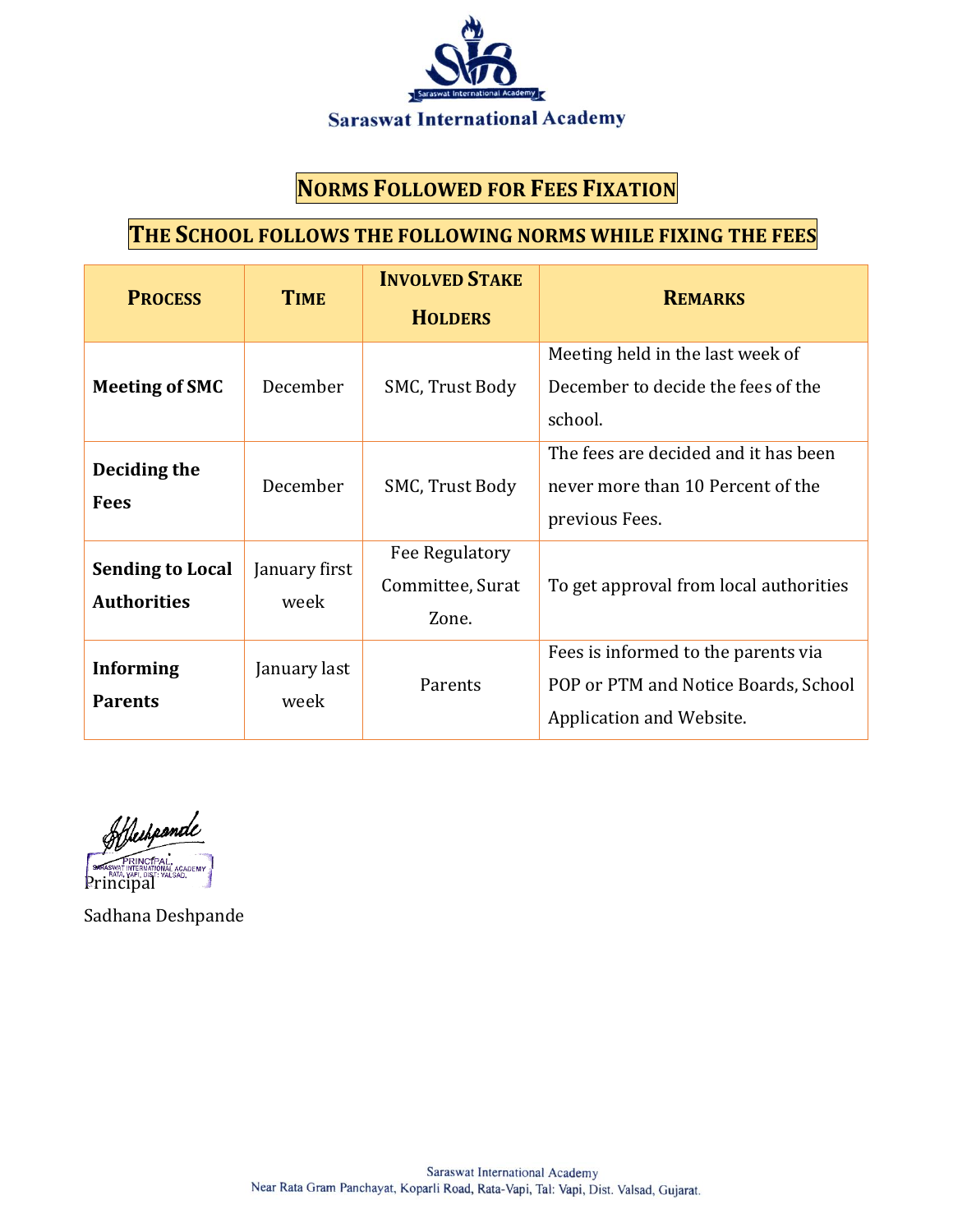

**SELF-AFFIDAVIT**

We Sadhana Deshpande working as Principal of Saraswat International Academy and Apurv K. Pathak Chairman of Saraswat International Academy here by give this affidavit that all the information put on the website are true in best of our knowledge.

Name: Sadhana Deshpande Apurv K. Pathak

Mestponde Signature: Signature: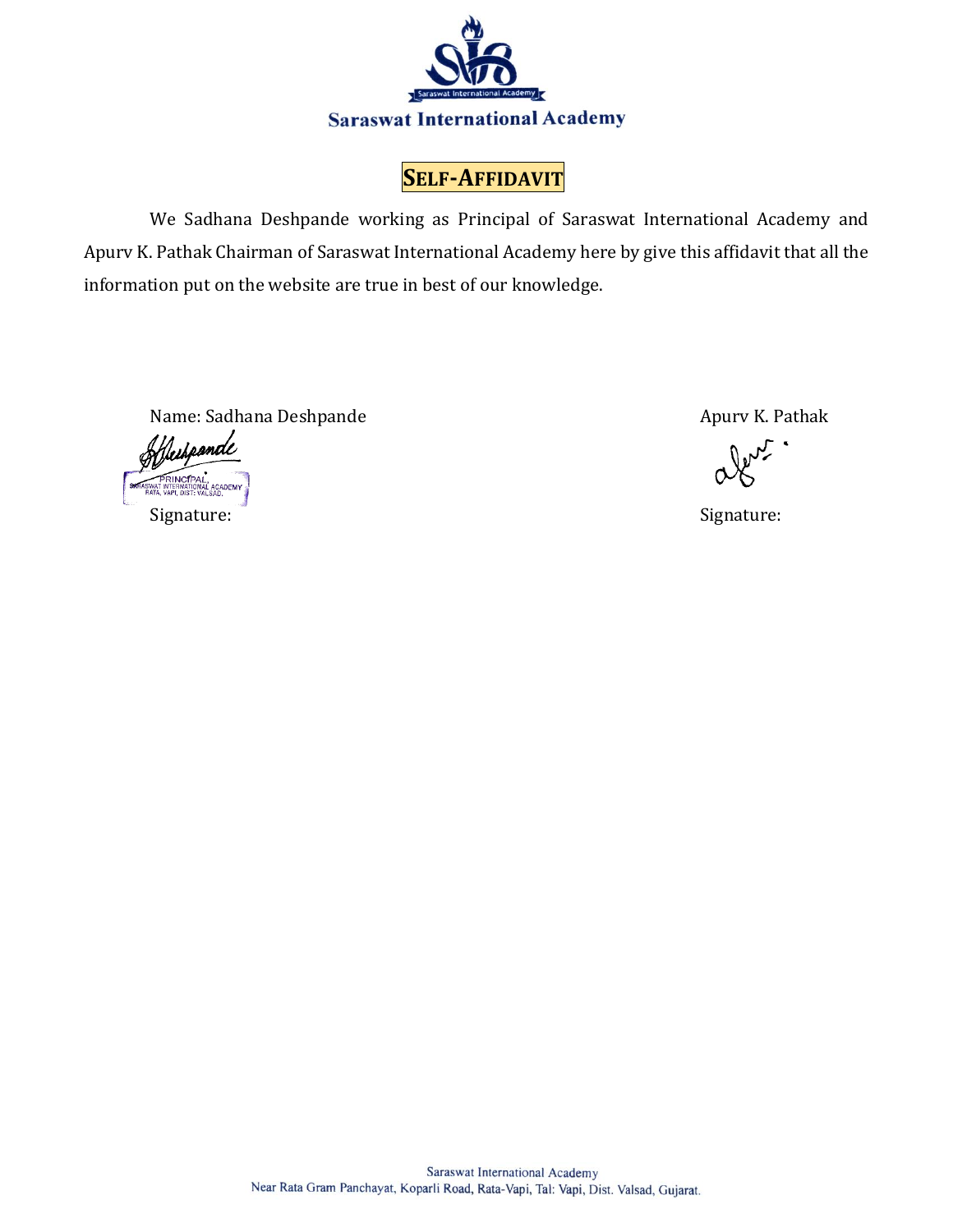

#### **DETAIL OF AFFILIATION**

The school has been approved/recognized by Government of GUJARAT state (Gujarat Secondary and Higher Secondary Education Board) with the approval/permission/recognition. No./Education/Pvt./Class/ Vashi19/47 1487-1613

Hechponde Principal

Sadhana Deshpande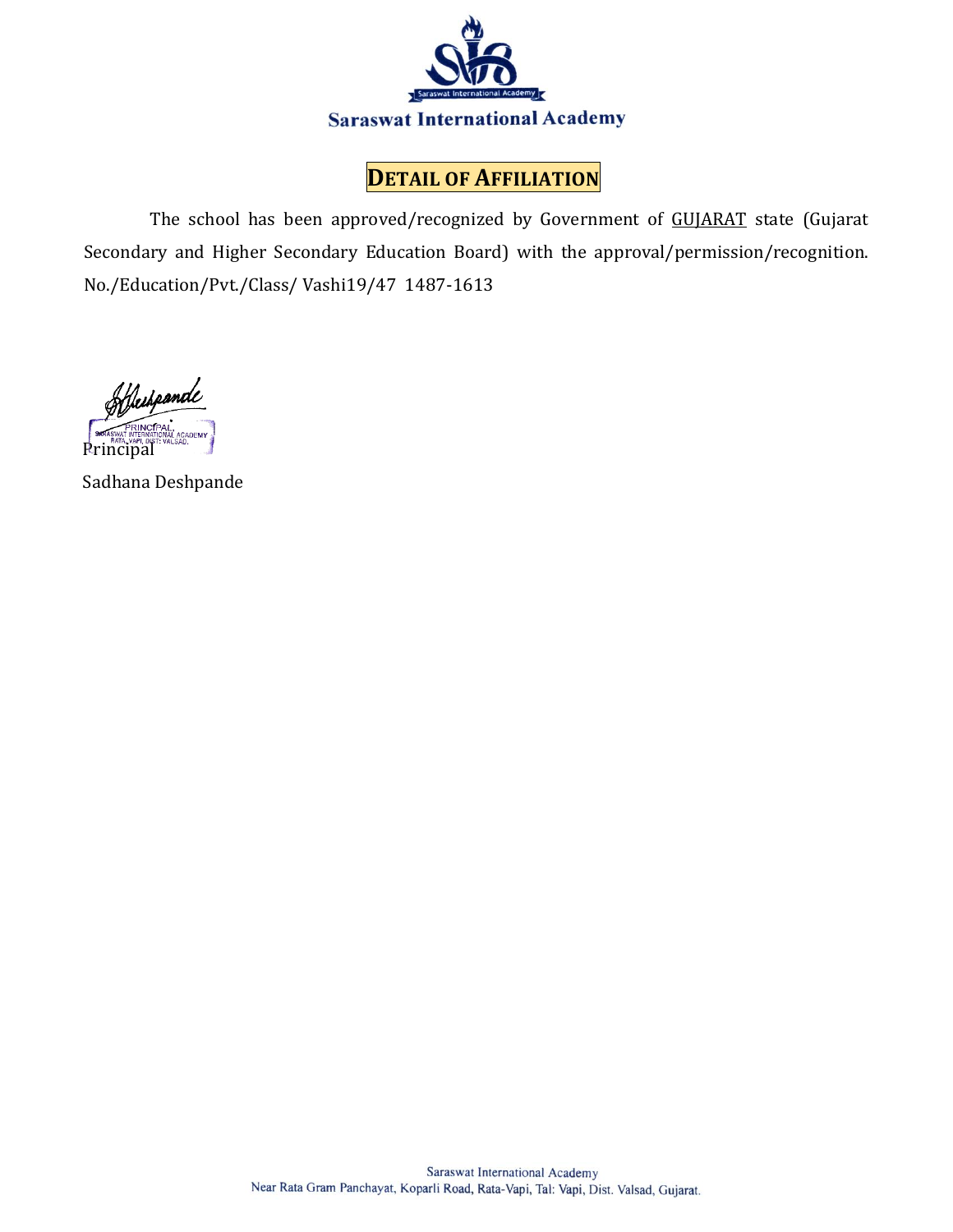

# **INFRA DETAILS**

| <b>PARTICULAR</b>      | <b>AREA</b>  | <b>NUMBERS</b> | <b>REMARKS</b>                                 |  |
|------------------------|--------------|----------------|------------------------------------------------|--|
| <b>Total Area</b>      | 9411 Sq Mtr  | NA             | Single plot of land                            |  |
| <b>Play Ground</b>     | 8627 Sq Mtr  | NA             | Part of School Plot                            |  |
|                        |              |                | Well-furnished, CCTV enabled and Higher        |  |
| <b>Class Rooms</b>     | 499.98 Sq Ft | 24             | Secondary classrooms are equipped with         |  |
|                        |              |                | Air-conditioners                               |  |
| <b>Mathematics Lab</b> | 599.98 Sq Ft | $\mathbf{1}$   | Having all apparatus as required               |  |
| <b>Physics Lab</b>     | 599.98 Sq Ft | $\mathbf{1}$   | Having all apparatus as required               |  |
| <b>Chemistry Lab</b>   | 599.98 Sq Ft | $\mathbf{1}$   | Having all apparatus as required               |  |
| <b>Biology Lab</b>     | 599.98 Sq Ft | $\mathbf{1}$   | Having all apparatus as required               |  |
| <b>Computer Lab</b>    | 599.98 Sq Ft | $\mathbf{1}$   | Having 41 Computers backed up by Online UPS    |  |
|                        |              |                | system                                         |  |
| Library                | 499.98 Sq Ft | $\mathbf{1}$   | With more than 1200 Books and Magazines        |  |
| <b>Sports Room</b>     | 499.98 Sq Ft | $\mathbf{1}$   | Table Tennis, Carroms and Chess                |  |
| <b>Gymnasium Room</b>  | 499.98 Sq Ft | $\mathbf{1}$   | Gymnastic and Gymnasium Equipment's            |  |
| <b>Auditorium</b>      |              |                | Open air stage facility with sound system and  |  |
|                        |              |                | generator backup                               |  |
| <b>Music/Dance</b>     | 499.98 Sq Ft | $\mathbf{1}$   | Equipped with sound system and generator       |  |
| <b>Studio</b>          |              |                | backup.                                        |  |
| <b>Admin Office</b>    | 499.98 Sq Ft | $\mathbf{1}$   | For day to day operations                      |  |
| <b>Staff Room</b>      | 375.22 Sq Ft | 4              | Well-furnished, CCTV enabled                   |  |
| <b>Conference room</b> | 249.93 Sq Ft | $\mathbf{1}$   | Well-furnished, CCTV enabled                   |  |
| <b>Principal Room</b>  | 249.93 Sq Ft | $\mathbf{1}$   | Well-furnished, CCTV enabled                   |  |
| <b>Reading Room</b>    | 249.93 Sq Ft | $\mathbf{1}$   | Well-furnished, CCTV enabled                   |  |
| <b>Girl's Room</b>     | 249.93 Sq Ft | $\mathbf{1}$   | Well-furnished with all necessary requirements |  |

**Principal** Sadhana Deshpande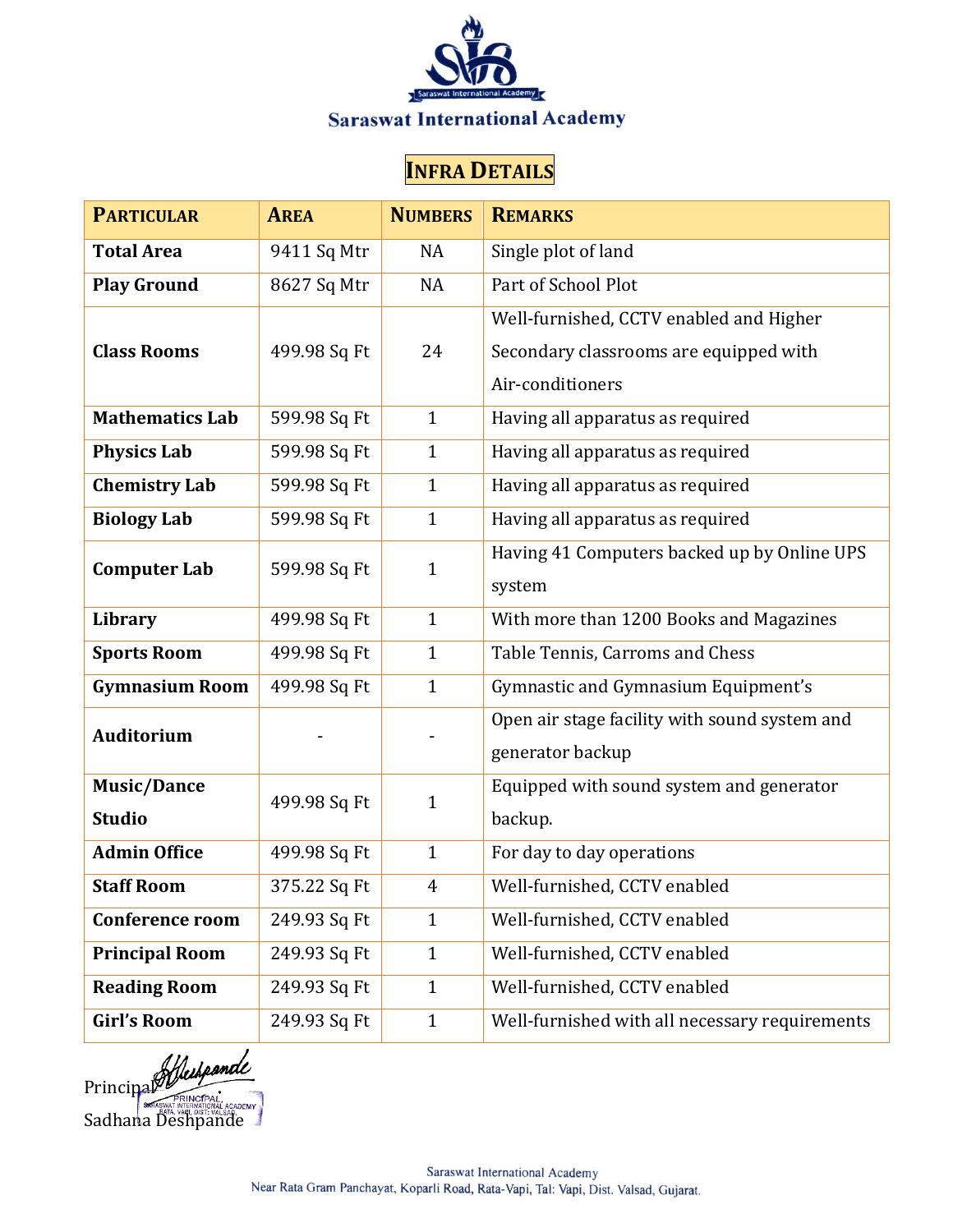

| <b>LIST OF TEACHER'S NAME</b> |                              |                                       |  |  |
|-------------------------------|------------------------------|---------------------------------------|--|--|
| <b>SRNO.</b>                  | <b>NAMES</b>                 | <b>QUALIFICATION</b>                  |  |  |
| $\mathbf{1}$                  | Sadhana Vivek Deshpande      | MA, B.ED                              |  |  |
| $\overline{2}$                | Ritaben K Patel              | MA, B.ED                              |  |  |
| 3                             | Saiyeda Sadat Khan           | BA, B.ED, E.C.C.E.                    |  |  |
| 4                             | Shital Sanjay Bariya         | B.COM, D.ELED                         |  |  |
| 5                             | Jignasa V Patel              | MA, D.ED                              |  |  |
| 6                             | Hetalben Uttambhai Patel     | MA, D.ELED, MONTESSORI                |  |  |
| 7                             | Jigna Simit Bhavsar          | DIPLOMA IN APPLIED ART                |  |  |
| 8                             | Unnati Sachin Bhaysar        | B.B.A.                                |  |  |
| 9                             | Bindi Sudhir Naik            | B.COM, M.COM, B.ED (PURSUING)         |  |  |
| 10                            | Madhuri Dilip Abhale         | B.COM, B.ED                           |  |  |
| 11                            | <b>Toral Kantilal Patel</b>  | PTC, BA                               |  |  |
| 12                            | Trupti Jagdish Patel         | MA, B.ED                              |  |  |
| 13                            | Anita Abhishek Mishra        | B.COM, D.ELED, MONTESSORI             |  |  |
| 14                            | Pratha Jaydeep Nanavati      | B.SC, B.ED (PURSUING)                 |  |  |
| 15                            | Sunayna Jiteshkumar Rathod   | MA, M.ED                              |  |  |
| 16                            | Mohammad Ramiz Kashi         | M.COM, B.ED                           |  |  |
| 17                            | Shailesh Shivji Rahane       | M.SC (Computer Science)               |  |  |
| 18                            | Bhupendra Bhikhabhai Thakkar | MA, B.ED, M.PHIL                      |  |  |
| 19                            | Satish Narendra Makwana      | BBI, B.ED                             |  |  |
| 20                            | Priya Rajkumar Singh         | M.SC, B.ED                            |  |  |
| 21                            | Priyanka Dilip Jain          | B.COM, B.ED                           |  |  |
| 22                            | Kaushal Jitendrasinh Rathod  | B.SC                                  |  |  |
| 23                            | Rajesh Raghavbhai Savaliya   | B.E. (Electronics and Communications) |  |  |
| 24                            | Deepali Sachin Ingale        | B.COM, B.ED                           |  |  |
| 25                            | Divya Swapnil Patel          | MA, B.ED                              |  |  |
| 26                            | Naresh H Rathod              | PTC, MA, B.P.ED                       |  |  |
| 27                            | Hardik P Sheta               | B.E. (Electronics and Communications) |  |  |
| 28                            | Urmi Viral Desai             | M.SC, B.ED                            |  |  |
| 29                            | Nisha N. Pillai              | M.COM, B.ED (PURSUING)                |  |  |

Offerthe Contract CARL AND PRINCIPAL CARDENT Sadhana Deshpande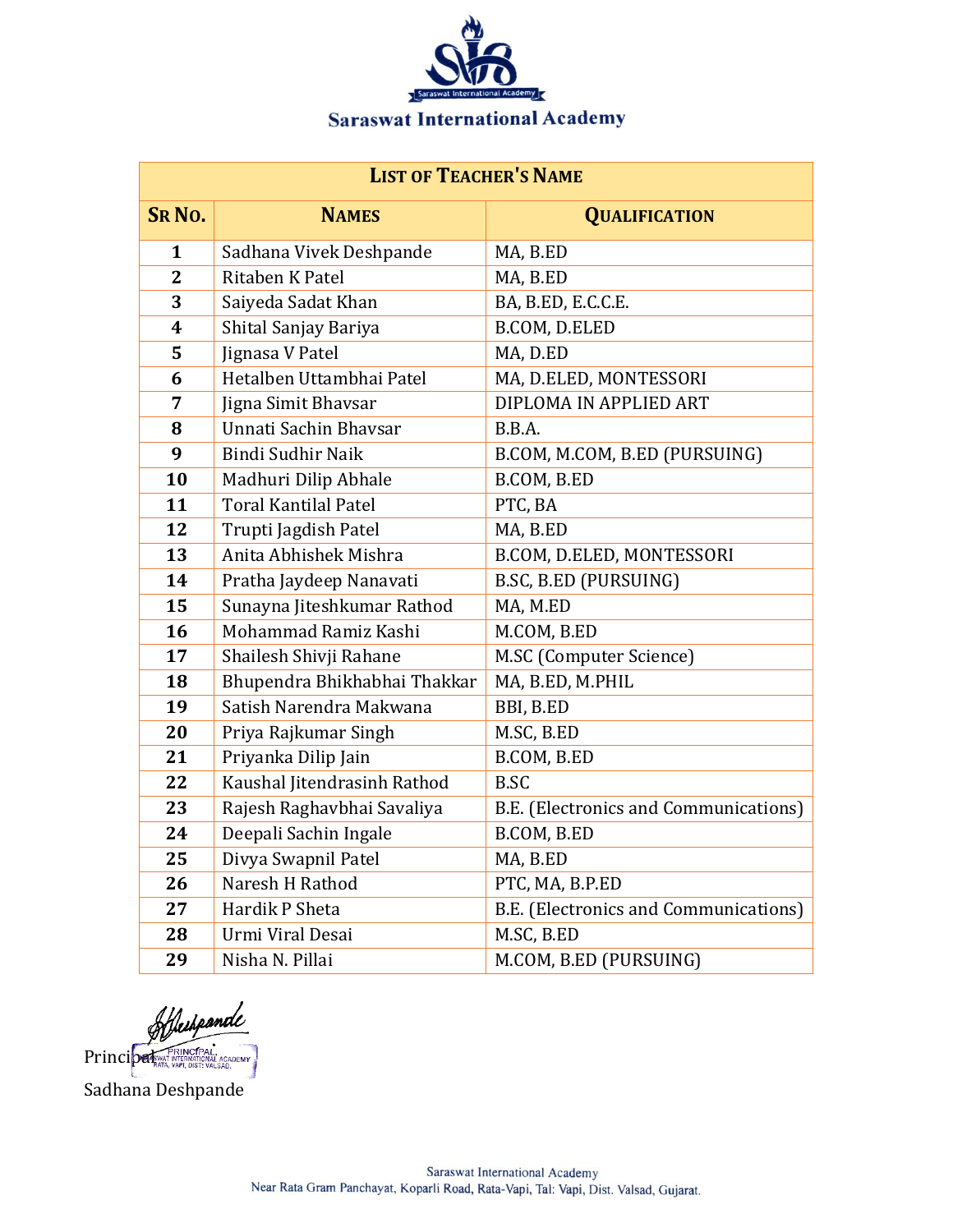

## **NO OF STUDENTS CLASS WISE**

| <b>GRADE</b>  | <b>SECTION</b> | <b>STUDENTS</b> |
|---------------|----------------|-----------------|
| $\mathbf{1}$  | 2              | 14              |
| $\mathbf{2}$  | $\overline{2}$ | 26              |
| 3             | 2              | 31              |
| 4             | $\overline{2}$ | 41              |
| 5             | $\overline{2}$ | 30              |
| 6             | $\overline{2}$ | 38              |
| 7             | $\overline{2}$ | 38              |
| 8             | $\overline{2}$ | 47              |
| 9             | $\overline{2}$ | 68              |
| 10            | $\mathbf{1}$   | 79              |
| <b>11 SCI</b> | 2              | 43              |
| <b>12 SCI</b> | $\overline{2}$ | 52              |
| 11 COMM       | $\mathbf{1}$   | 21              |
| 12 COMM       | $\mathbf{1}$   | 32              |

Hechpande **PRINCIPAL**<br>PRIATA, VAPI, QIST: VALSAD,<br>Principal

Sadhana Deshpande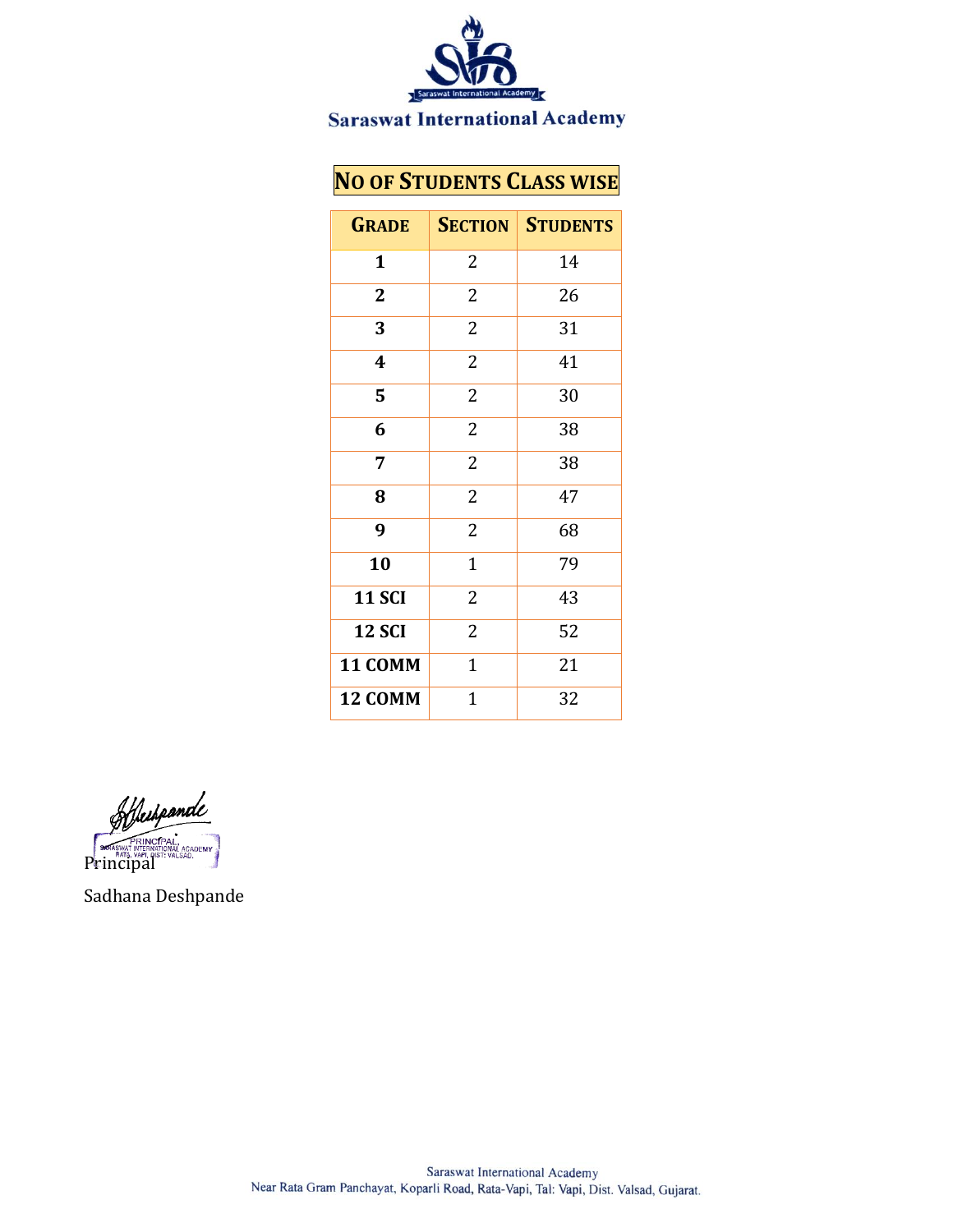

# **LIST OF BOOKS PRESCRIBED – CLASS WISE**

| <b>GRADE</b>     | <b>SUBJECTS</b>                                                 | <b>PUBLISHERS</b>      |  |
|------------------|-----------------------------------------------------------------|------------------------|--|
| $\mathbf{1}$     | English and English Grammar/Mathematics/Environmental           | Oxford/Kumar/Grafalco/ |  |
|                  | Science/GK/Computer/Gujarati/Drawing and Craft                  | Navneet                |  |
| $\overline{2}$   | English and English Grammar/Mathematics/Environmental           | Oxford/Kumar/Grafalco/ |  |
|                  | Science/GK/Computer/Gujarati/Drawing and Craft                  | Navneet                |  |
| 3                | English and English Grammar/Mathematics/Environmental           | NCERT/Oxford/Kumar/    |  |
|                  | Science/GK/Computer/Hindi/Gujarati/Drawing and Craft            | Grafalco/Navneet       |  |
| $\boldsymbol{4}$ | English and English Grammar/Mathematics/Environmental           | NCERT/Oxford/Kumar/    |  |
|                  | Science/GK/Computer/Hindi/Gujarati/Drawing and Craft            | Grafalco/Navneet       |  |
| 5                | English and English Grammar/Mathematics/Environmental           | NCERT/Oxford/Kumar/    |  |
|                  | Science/GK/Computer/Hindi/Gujarati/Drawing and Craft            | Grafalco/Navneet       |  |
| 6                | English and English Grammar/Mathematics/Science/Social          | NCERT/Oxford/Kumar/    |  |
|                  | Science/GK/Computer/Hindi/Gujarati/Sanskrit/Drawing             | State Board/Navneet    |  |
| $\overline{7}$   | English and English Grammar/Mathematics/Science/Social          | NCERT/Oxford/Kumar/    |  |
|                  | Science/GK/Computer/Hindi/Gujarati/Sanskrit/Drawing             | State Board/Navneet    |  |
| 8                | English and English Grammar/Mathematics/Science/Social          | NCERT/State Board      |  |
|                  | Science/Computer/Hindi/Gujarati/Sanskrit/Drawing                |                        |  |
| 9                | English and English Grammar/Mathematics/Science/Social          |                        |  |
|                  | Science/Computer/Hindi/Gujarati/Sanskrit/Health and             | NCERT/State Board      |  |
|                  | <b>Physical Education</b>                                       |                        |  |
| 10               | English and English Grammar/Mathematics/Science/Social          | NCERT/State Board      |  |
|                  | Science/Computer/Hindi/Gujarati/Sanskrit/Drawing                |                        |  |
| 11 Sci           | Physics/Chemistry/Mathematics/Biology/ Informatics Practices    | <b>NCERT</b>           |  |
| 12 Sci           | Physics/Chemistry, Mathematics/Biology/Computer                 | NCERT/State Board      |  |
| 11               | Accountancy/Economics/Business Studies/English/Health and       | <b>NCERT</b>           |  |
| Comm             | <b>Physical Education/Informatics Practices</b>                 |                        |  |
| 12               | Elements of Accountancy / Economics / Statistics / Organization | NCERT/State Board      |  |
| Comm             | of Commerce / English / Hindi / Gujarati / Computer             |                        |  |

Heihpande

Principal STAR VAPINCIPAL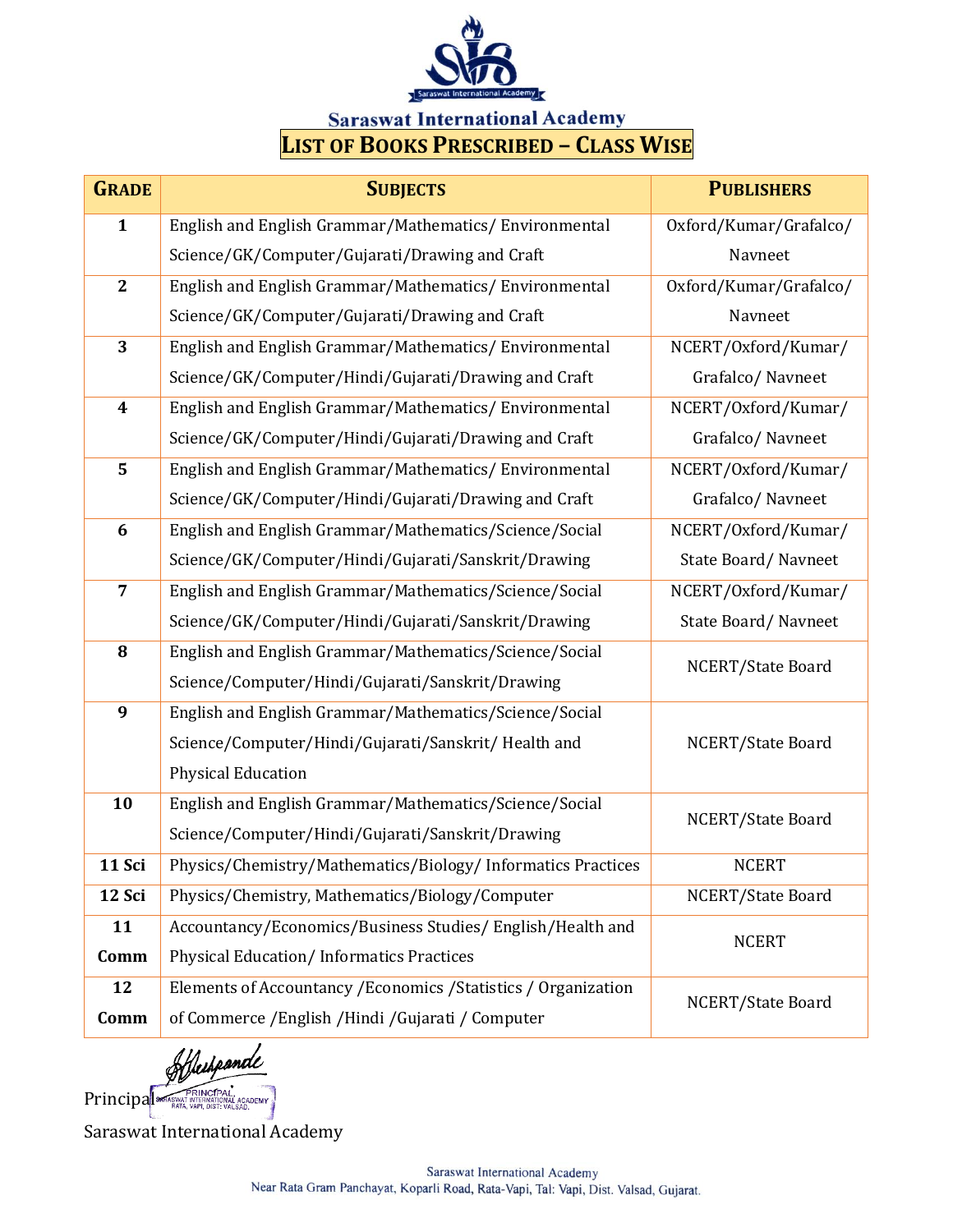

#### **CERTIFICATE FOR CONTENT OF TEXTBOOKS**

I Sadhana Deshpande Principal of Saraswat International Academy has gone through all the prescribed textbooks and certify that none of prescribed textbook has

- 1. Content against any religion
- 2. Content disturbing the harmony of society
- 3. Improper statement about caste, creed and culture
- 4. Remarks against the integrity of the nation.

Hechpande Principal RATA, VAPI, DIS

Sadhana Deshpande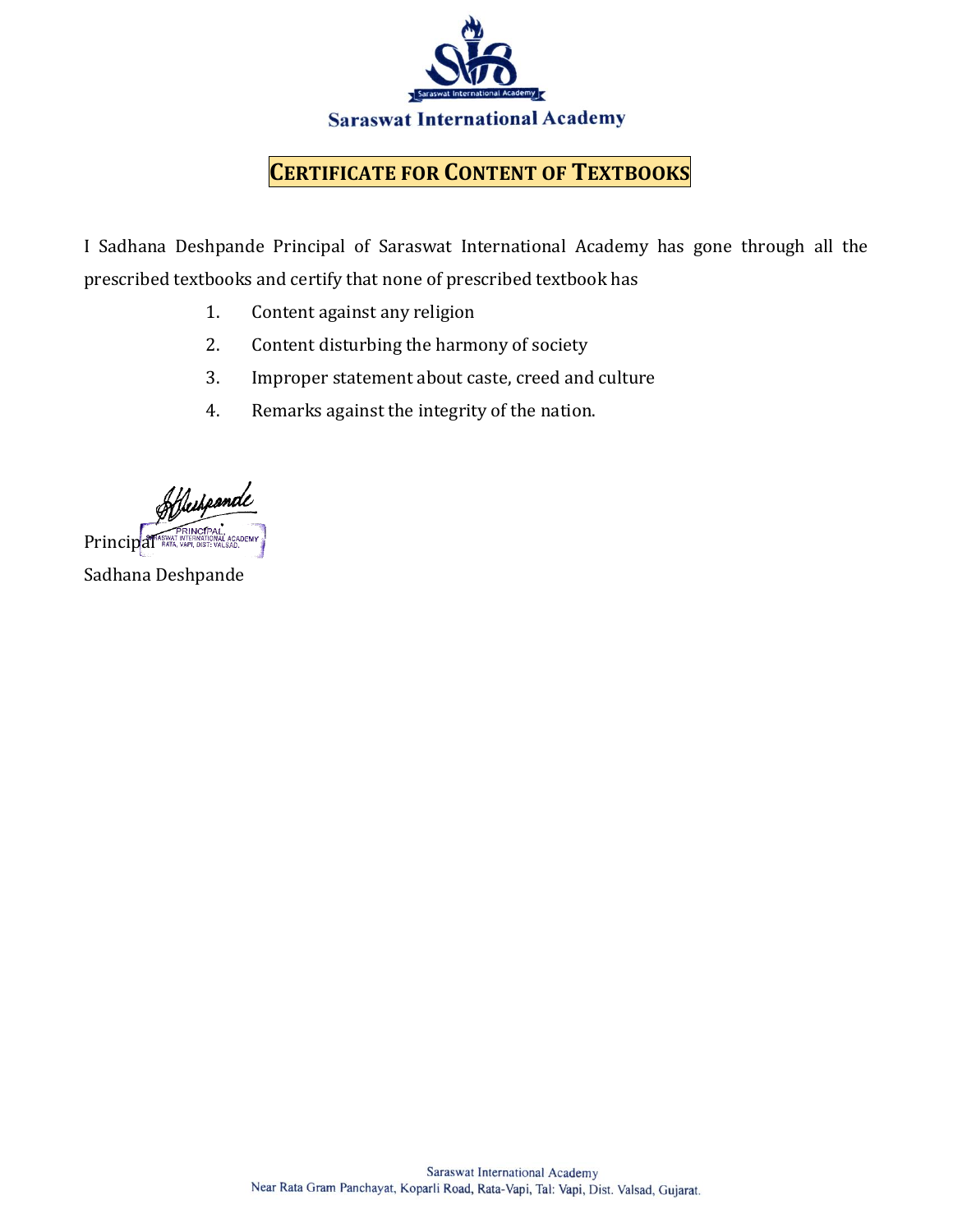

## **ANNUAL REPORTS 2020-2021**

| <b>SECTION</b>      | <b>REPORT</b>                                                           |  |  |
|---------------------|-------------------------------------------------------------------------|--|--|
| Academic            | The year has been completely washed-out because of Corona Pandemic      |  |  |
|                     | and the schooling was online. The school has four tier online teaching. |  |  |
|                     | 1. Online classes as per the direction of State Government.             |  |  |
|                     | 2. Uploading Videos through YouTube for the kids who could not          |  |  |
|                     | attend the classes.                                                     |  |  |
|                     | 3. Sending notes through WhatsApp.                                      |  |  |
|                     | 4. Video Lectures and Notes are also uploaded on School's Application.  |  |  |
| <b>Activities</b>   | The school has round of online activities such as Online Quiz, One      |  |  |
|                     | Minute Challenge, Virtual Run, Champ Challenge, Online Debate and all   |  |  |
|                     | festival Celebrations.                                                  |  |  |
| <b>Examinations</b> | The school has completed Unit tests and Periodic Tests with the help of |  |  |
|                     | technology.                                                             |  |  |
| <b>Sports</b>       | School could not have sports this year because of Covid-19 Pandemic.    |  |  |

Heihpande **PRINCIPAL ACADEMY**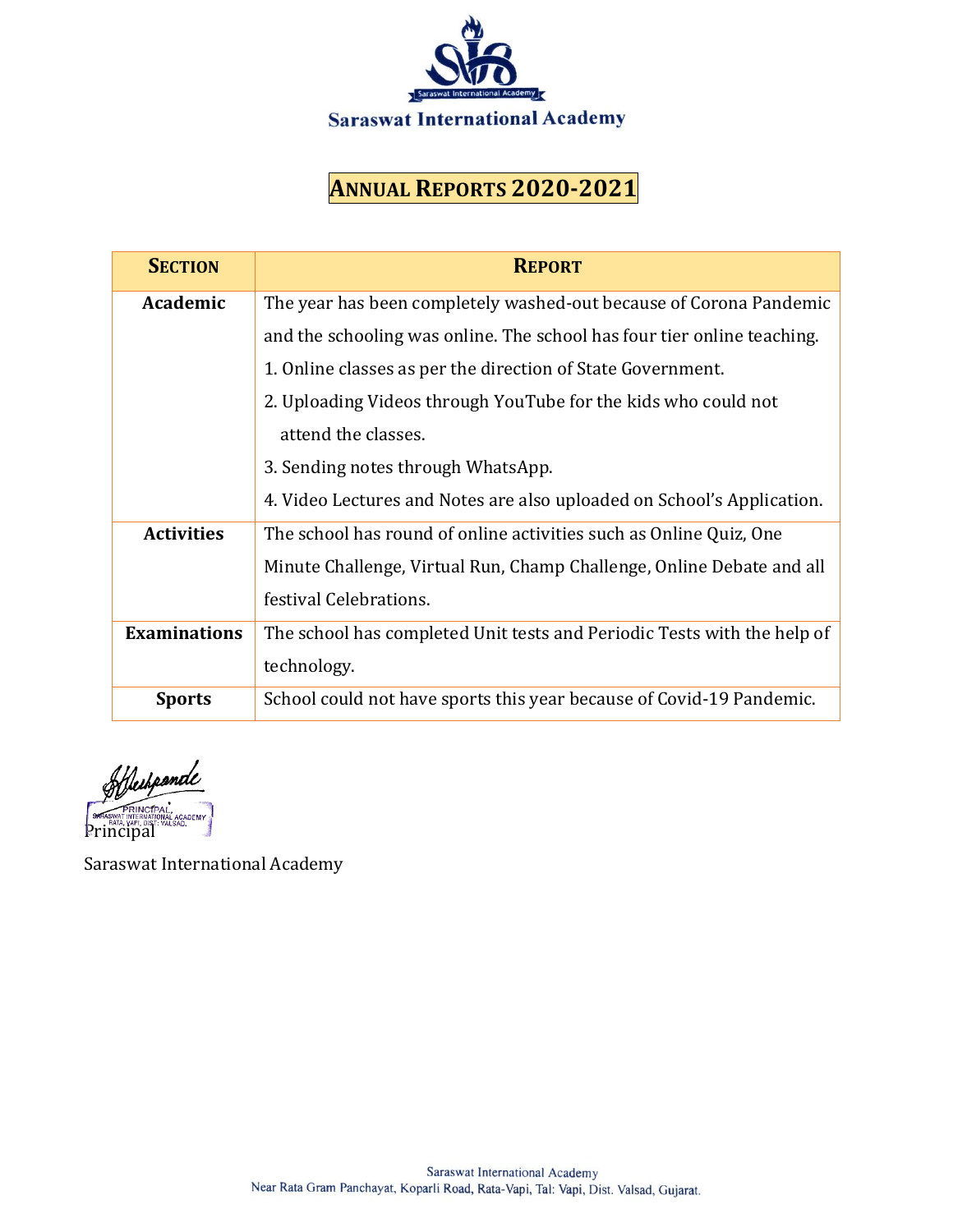

## **GRADE WISE FEES STRUCTURE**

| <b>GRADE</b>       | <b>ANNUAL FEES</b> |
|--------------------|--------------------|
| 1                  | 36,000             |
| 2                  | 36,000             |
| 3                  | 36,000             |
| 4                  | 36,000             |
| 5                  | 39,200             |
| 6                  | 39,200             |
| 7                  | 39,200             |
| 8                  | 39,500             |
| 9                  | 44,500             |
| 10                 | 44,500             |
| <b>11 SCIENCE</b>  | 48,800             |
| <b>12 SCIENCE</b>  | 1,00,000           |
| <b>11 COMMERCE</b> | 40,000             |
| <b>12 COMMERCE</b> | 45,800             |

Heihpande **STRASWAT INTERNATIC<br>Principal ACADEMY**